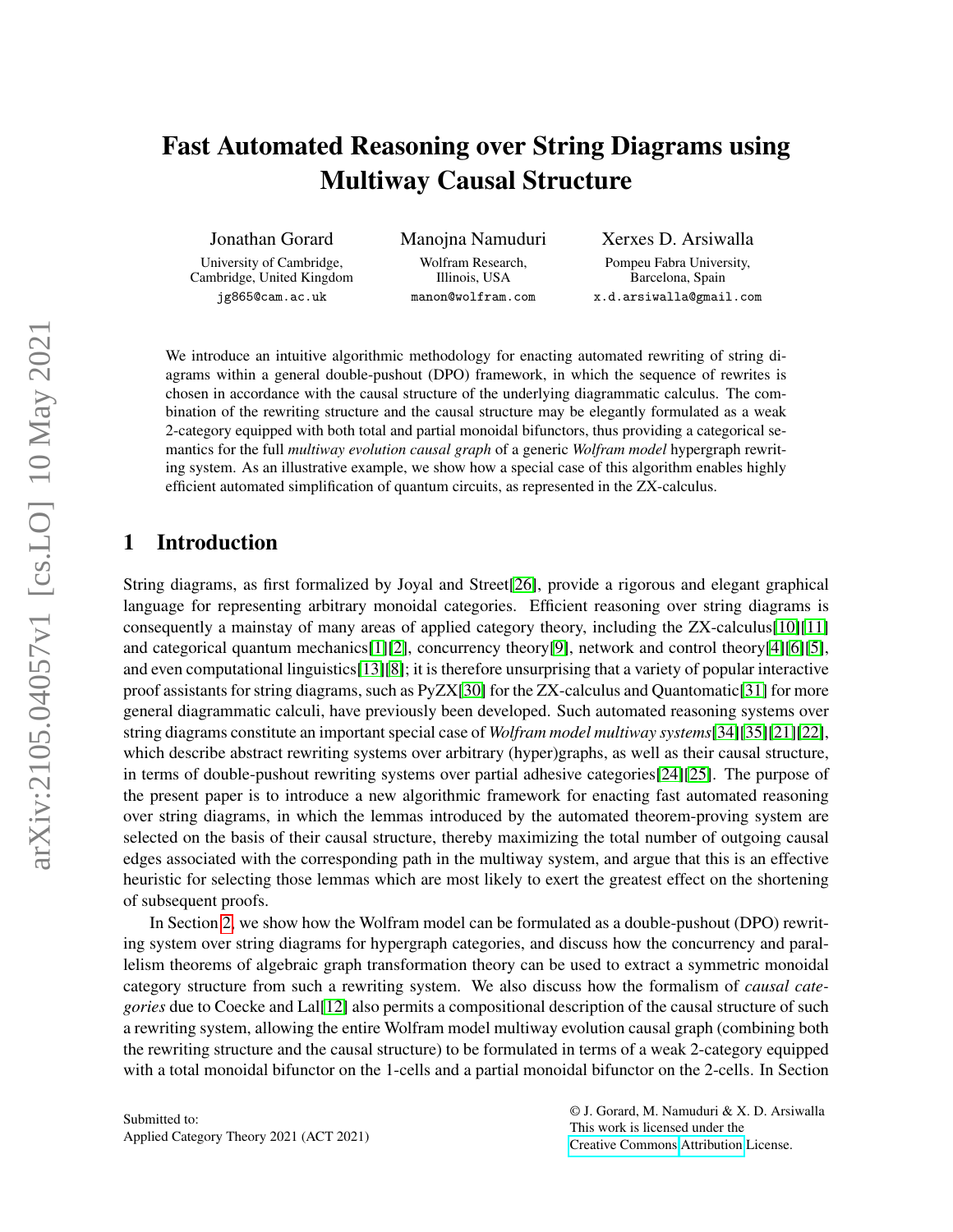[3,](#page-4-0) we proceed to show how this weak 2-category structure allows us to extend the traditional (unfailing) Knuth-Bendix completion algorithm to produce a refutation-complete proof calculus that accounts for the causal structure of the underlying diagrammatic reasoning language. Finally, in Section [4,](#page-7-0) we illustrate an application of this general algorithm in a notable special case, namely the problem of diagrammatic simplification of quantum circuits in the ZX-calculus, by presenting a fully worked example of an automatically-generated proof of unitarity for the CNOT gate.

All of the code necessary to reproduce the computations presented within this paper is open source and available for free (with extensive documentation) on the *Wolfram Function Repository*. For instance [MakeZXDiagram](https://resources.wolframcloud.com/FunctionRepository/resources/MakeZXDiagram) enables one to construct string diagrams for quantum circuits; [QuantumDiscreteState-](https://resources.wolframcloud.com/FunctionRepository/resources/QuantumDiscreteStateToZXDiagram/)[ToZXDiagram](https://resources.wolframcloud.com/FunctionRepository/resources/QuantumDiscreteStateToZXDiagram/) / [ZXDiagramToQuantumDiscreteState](https://resources.wolframcloud.com/FunctionRepository/resources/ZXDiagramToQuantumDiscreteState/) enable one to convert ZX-diagrams to and from purely symbolic quantum objects in the Wolfram Language's open source quantum computing framework; [MultiwayOperatorSystem](https://resources.wolframcloud.com/FunctionRepository/resources/MultiwayOperatorSystem) allows one to evolve the resulting multiway systems and extract their causal structure; [FindWolframModelProof](https://resources.wolframcloud.com/FunctionRepository/resources/FindWolframModelProof) allows one to construct automatic proofs of equivalence between (hypergraph) string diagrams; etc.

# <span id="page-1-0"></span>2 The Compositional Structure of (Hyper)graph Rewriting Systems

Whereas string diagrams for ordinary monoidal categories correspond to (directed) graphs, string diagrams for *hypergraph categories* (in the terminology of Kissinger[\[29\]](#page-12-7) and Fong[\[17\]](#page-12-8)[\[18\]](#page-12-9)) correspond to hypergraphs.

Definition 1 *A "hypergraph category" is a symmetric monoidal category* (C,⊗,*I*) *in which every object A in* ob(C) *is equipped with a special commutative Frobenius algebra structure* (*A*,µ,η,δ, ε)*, such that the Frobenius algebra structure of the monoidal product*  $A \otimes B$  (for A and B in  $ob(C)$ ) is canonically *induced from the Frobenius algebra structures of A and B.*

A *typed hypergraph production*[\[16\]](#page-12-10)[\[15\]](#page-12-11) is now a span of monomorphisms *p*:

$$
p = \left( L \longleftrightarrow K \longrightarrow R \right), \tag{1}
$$

with *L*, *K* and *R* being typed hypergraphs, and *l* and *r* being injective typed hypergraph morphisms. A *direct typed hypergraph transformation*  $G \Rightarrow^{p,m} H$  *is then given by the following pair of pushout squares:* 

$$
L \longleftrightarrow K \longrightarrow R
$$
  
\n
$$
\downarrow m \qquad \downarrow k \qquad \downarrow n,
$$
  
\n
$$
G \longleftrightarrow f \qquad D \xrightarrow{g} H
$$
 (2)

assuming production *p* and match *m* :  $L \rightarrow G$ . A *typed hypergraph transformation*  $G_0 \Rightarrow^* G_n$  is thus any sequence  $G_0 \Rightarrow G_1 \Rightarrow \cdots \Rightarrow G_n$  of direct typed hypergraph transformations.

Such double-pushout (DPO) rewriting systems are conventionally defined over *adhesive categories*[\[33\]](#page-13-2), i.e. over categories that have *pushouts along monomorphisms*, that have pullbacks, and in which every pushout along a monomorphism satisfies the *van-Kampen square* condition. A *pushout along a monomorphism* is any pushout square:

$$
A \xrightarrow{\quad \mathcal{B} \quad \quad} B
$$
  
\n
$$
\downarrow f \qquad \qquad \downarrow f' \quad ,
$$
  
\n
$$
C \xrightarrow{\quad \mathcal{B}' \quad \quad} D
$$
  
\n(3)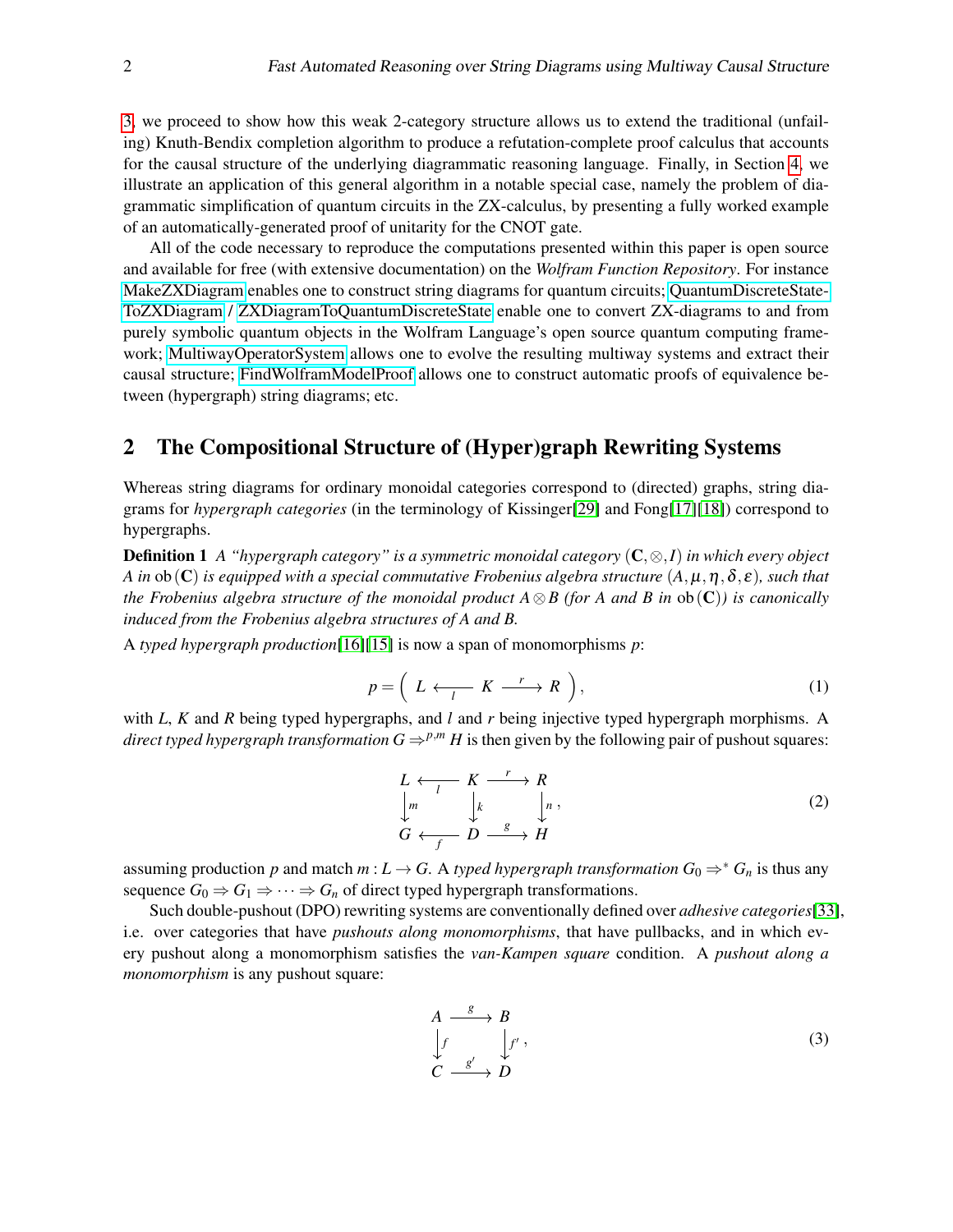of a span of the form:

$$
B \longleftrightarrow_{g} A \xrightarrow{f} C , \qquad (4)
$$

in which either *f* or *g* is a monomorphism. Such a pushout square is said to satisfy the *van-Kampen square condition* if and only if, for every commutative diagram of the form:



within which the subdiagrams:

$$
B' \leftarrow_{g_h} A' \qquad A \leftarrow_{h_A} A' \qquad A \leftarrow_{h_A} A' \qquad A \leftarrow_{h_B} A' \qquad \qquad (6)
$$
\n
$$
B \leftarrow_{g} A \qquad C \leftarrow_{h_C} C'
$$

are pullbacks, the pushouts and pullbacks are compatible. However, the category of typed hypergraphs that we consider here is not fully adhesive, since the arbitrary nature of the connectivity of hypergraph vertices implies that pushouts along monomorphisms are not always guaranteed to exist. Nevertheless, the category of Wolfram model hypergraphs is still *partial adhesive*[\[28\]](#page-12-12) in the sense that it forms a full subcategory C' of an adhesive category C for which the embedding functor  $S: C' \to C$  preserves monomorphisms, which is sufficient for the definition of a DPO rewriting system[\[25\]](#page-12-6).

Such a rewriting system naturally gives rise to a symmetric monoidal category **MuGraph**[\[24\]](#page-12-5), representing the compositional structure of a *multiway evolution graph*. The ordinary composition of morphisms in **MuGraph** arises from the fact that productions  $p_1$  and  $p_2$ , yielding an *E*-related transformation sequence  $G \Rightarrow H \Rightarrow G'$ , can be composed by means of the *concurrency theorem* in algebraic graph transformation theory[\[15\]](#page-12-11) to obtain the *E*-concurrent production  $p_1 *_{E} p_2$ , yielding instead the direct transformation  $G \Rightarrow G'$ :

$$
G \xrightarrow{p_1} \begin{matrix} H \\ p_2 \\ \downarrow \end{matrix} \xrightarrow{p_2} G'
$$
 (7)

Likewise, the monoidal composition of morphisms in **MuGraph** arises from the fact that productions  $p_1$ and  $p_2$ , yielding sequentially-independent transformation sequences  $G \Rightarrow H_1 \Rightarrow G'$  and  $G \Rightarrow H_2 \Rightarrow G'$ , can be composed by means of the *parallelism theorem*[\[15\]](#page-12-11) to obtain the parallel production  $p_1 + p_2$ ,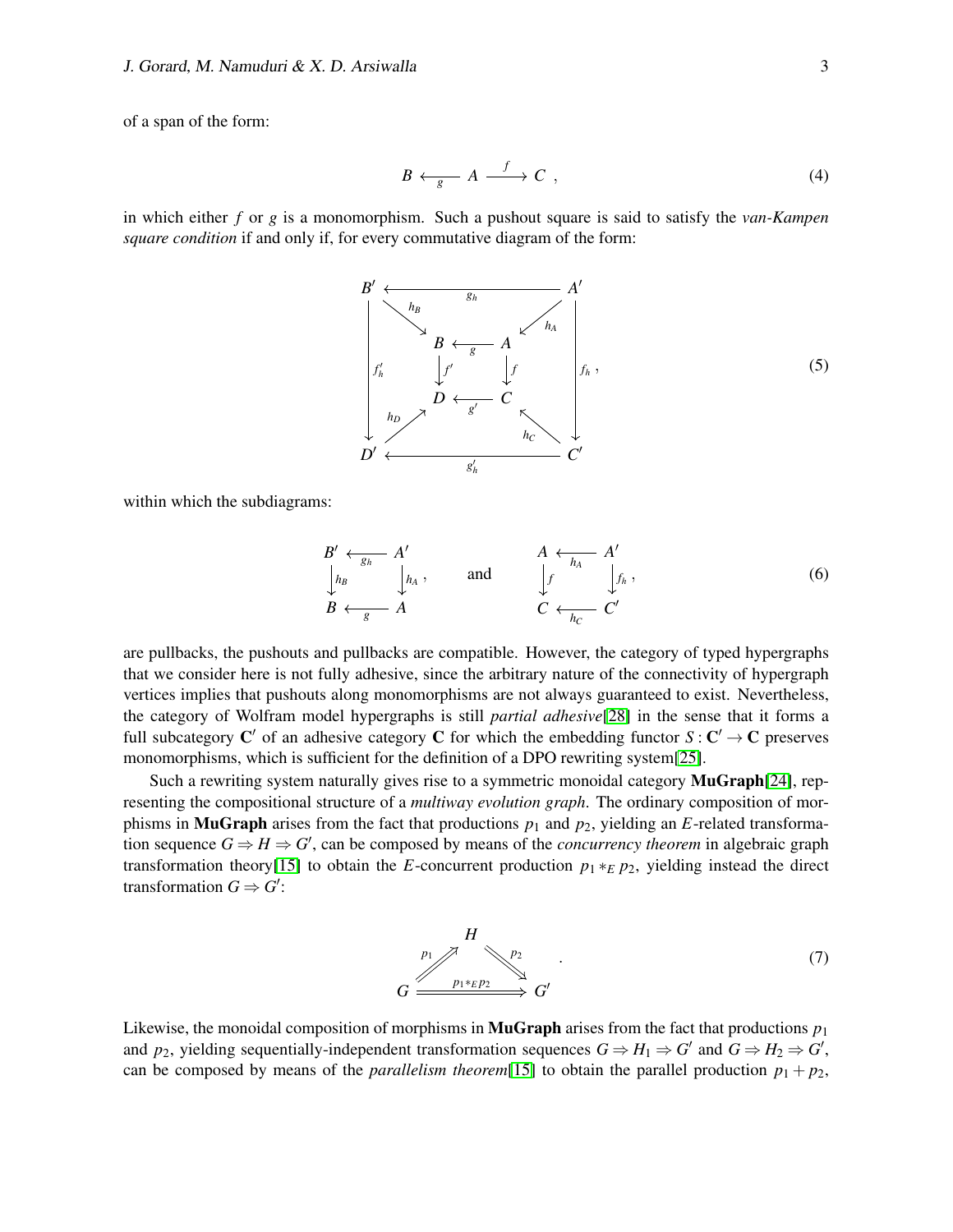yielding instead the direct transformation  $G \Rightarrow G'$ :



Moreover, the productions themselves can exhibit causal dependencies upon one another. More specifically, productions  $p_1$  and  $p_2$ :

$$
p_1 = \left(L_1 \stackrel{\cdot}{\longleftrightarrow}\begin{array}{c}r_1 \end{array}\right), \qquad p_2 = \left(L_2 \stackrel{\cdot}{\longleftrightarrow}\begin{array}{c}r_2 \end{array}\right), \qquad (9)
$$

may be said to be *causally related* if the "input" of production  $p_2$  (i.e.  $L_2 \setminus K_2$ ) makes use of (hyper)edges that appear in the "output" of production  $p_1$  (i.e.  $R_1 \setminus K_1$ )[\[20\]](#page-12-13)[\[23\]](#page-12-14):

$$
(L_2 \setminus K_2) \cap (R_1 \setminus K_1) \neq \emptyset. \tag{10}
$$

These causal relationships between productions thus form 2-cells within the category MuGraph, yield-ing a weak 2-category<sup>[\[7\]](#page-11-11)</sup> that we shall henceforth call **MuCauGraph**, representing the compositional structure of a *multiway evolution causal graph*[\[25\]](#page-12-6). In Figure [1,](#page-4-1) we illustrate the symmetric monoidal category structure of MuGraph by means of an explicit multiway evolution graph, in which all productions are shown as directed edges, in addition to the weak 2-category structure of **MuCauGraph** by means of an explicit multiway evolution causal graph, in which all productions are shown as yellow vertices, with 2-cells (causal relationships) shown as orange edges. In all such multiway systems, state vertices are merged on the basis of hypergraph isomorphism, using a generalization of the algorithm presented in [\[19\]](#page-12-15).

Clearly, these causal edges may also be composed either in sequence or in parallel, implying that **MuCauGraph** is in fact equipped with two distinct monoidal structures:  $\otimes_M$ , arising from the parallel composition of productions (1-cells), and ⊗*C*, arising from the parallel composition of causal relationships between productions (2-cells). However, the causal monoidal structure  $\otimes_C$  is only a *partial* monoidal structure in the sense of Coecke and Lal[\[12\]](#page-11-10), i.e. if **CauGraph** denotes the category such that  $ob(CauGraph)$  is the set of productions and hom  $(CauGraph)$  is the set of causal relationships between productions, then:

$$
\otimes_C : \mathbf{CauGraph} \times \mathbf{CauGraph} \to \mathbf{CauGraph},\tag{11}
$$

is a *partial bifunctor*, namely a bifunctor:

$$
\overline{\otimes_{\mathcal{C}}}: \mathbf{CauGraph} \times \mathbf{CauGraph} \to \mathbf{CauGraph},\tag{12}
$$

where **CauGraph**  $\times$  **CauGraph** denotes a subcategory of **CauGraph**  $\times$  **CauGraph** (known as the *domain of definition* of  $\otimes_C$ , denoted dd( $\otimes_C$ )). Applying again the terminology of Coecke and Lal[\[12\]](#page-11-10), if the partial monoidal category (**CauGraph**,  $\otimes_C I$ ) is symmetric strict, if every object *A* in ob(**CauGraph**) contains at least one element:

$$
CauGraph(I, A) \neq \emptyset,
$$
\n(13)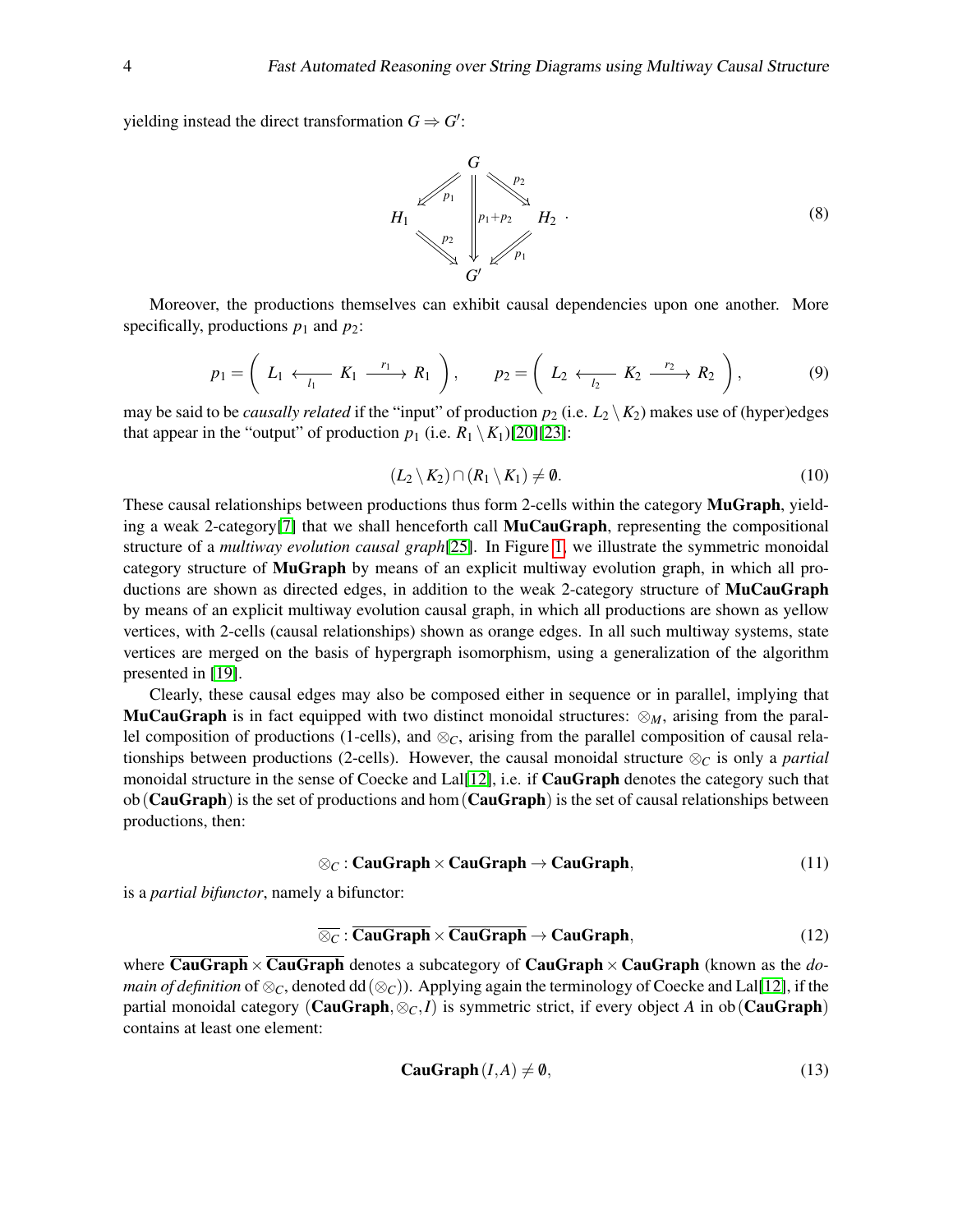

<span id="page-4-1"></span>Figure 1: On the left, the multiway evolution graph corresponding to the first 3 steps in the non-deterministic evolution history for the hypergraph substitution rule  $\{\{x, y\}, \{x, z\}\}\rightarrow \{\{x, z\}, \{x, w\}, \{w, y\}\}\$ , illustrating the symmetric monoidal category structure of MuGraph. On the right, the corresponding multiway evolution causal graph (with productions shown as yellow vertices, and with 2-cells shown as orange edges), illustrating the weak 2-category structure of MuCauGraph.

if the unit object *I* in ob(**CauGraph**) is terminal, with unique morphism  $\top_A$  for each object *A* in ob(CauGraph):

$$
\top_A: A \to I,\tag{14}
$$

and finally if the monoidal product  $A \otimes_C B$  exists (for objects *A* and *B* in ob(**CauGraph**)) if and only if:

**CauGraph** 
$$
(A, B) = [CauGraph(I, B)] \circ \top_A
$$
, **CauGraph**  $(B, A) = [CauGraph(I, A)] \circ \top_B$ , (15)

then CauGraph indeed forms a *causal category*, as required. The partial nature of the monoidal structure ⊗*<sup>C</sup>* arises from the fact that causal edges may only be composed in parallel if the corresponding productions are causally independent.

### <span id="page-4-0"></span>3 Diagrammatic Theorem-Proving using Multiway Causal Structure

In Figure [2](#page-5-0) we show an example of a path through a multiway evolution causal graph corresponding to the proof that a hypergraph isomorphic to  $\{\{0,1\},\{1,2\},\{2,0\},\{0,3\},\{3,4\},\{4,5\},\{5,0\}\}$  is reachable from a double self-loop initial condition  $\{\{0,0\},\{0,0\}\}\,$ , when subject to the hypergraph substitution rule:

$$
\{\{x,y\},\{x,z\}\} \to \{\{x,z\},\{x,w\},\{y,w\}\}.
$$
 (16)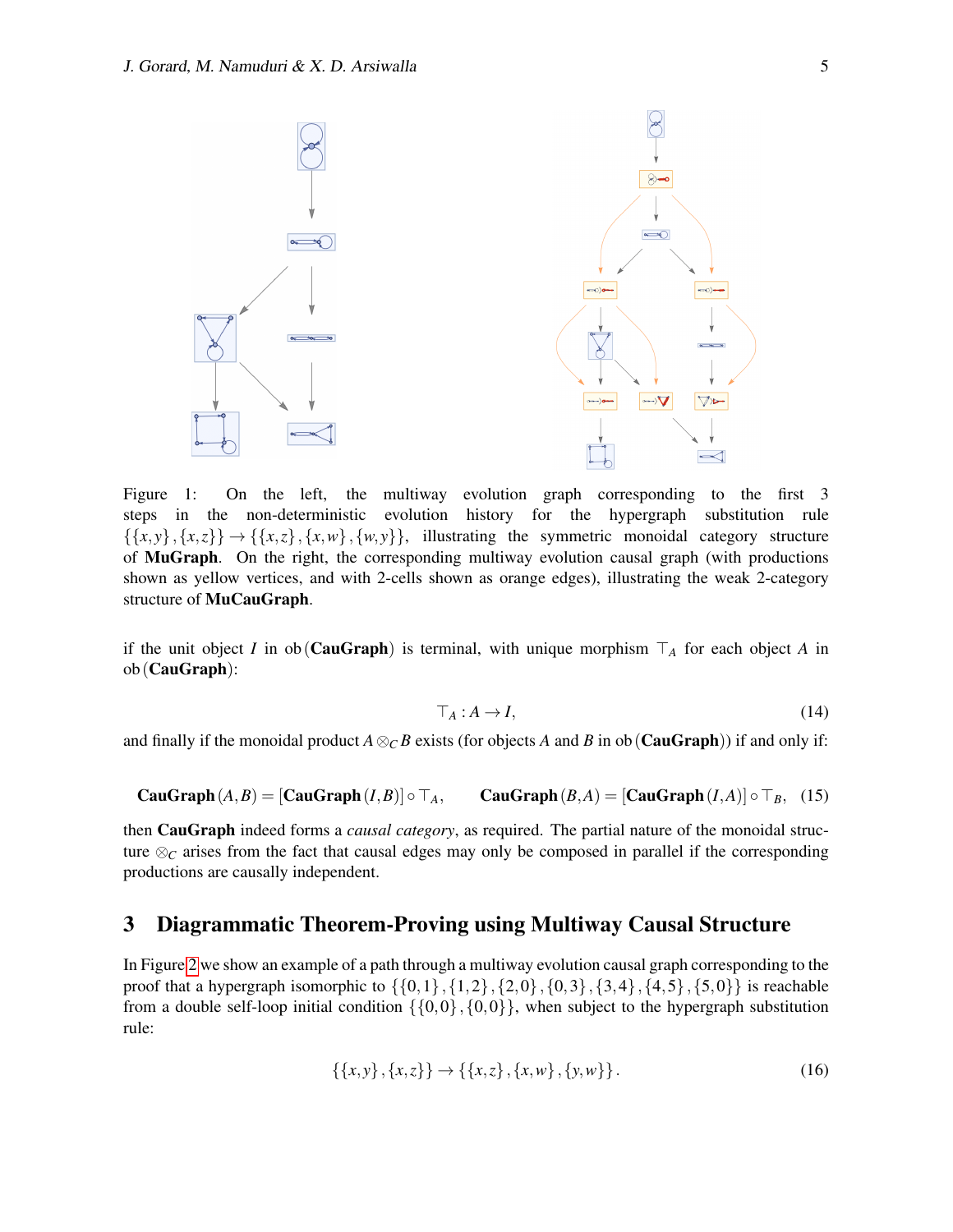In Figure [3,](#page-6-0) we show the corresponding proof graph for this path, with pointed light green boxes representing axioms, dark orange triangles representing critical pair lemmas, light orange circles representing substitution lemmas, dark green diamonds representing hypotheses, solid lines representing substitutions, and dashed lines representing derived inference rules.



<span id="page-5-0"></span>Figure 2: On the left, the multiway evolution causal graph corresponding to the first 5 steps in the non-deterministic evolution history for the hypergraph substitution rule  $\{\{x, y\}, \{x, z\}\}\rightarrow \{\{x, z\}, \{x, w\}, \{w, y\}\}.$  On the right, the highlighted path between hypergraph state vertices  $\{\{0,0\},\{0,0\}\}\$  and  $\{\{0,1\},\{1,2\},\{2,0\},\{0,3\},\{3,4\},\{4,5\},\{5,0\}\}.$ 

In this proof graph, we are effectively exploiting the causal structure  $\otimes_C$  of **MuCauGraph** in order to construct a refutation-complete proof calculus for first-order diagrammatic logic (with equality) that extends the conventional (unfailing) Knuth-Bendix completion procedure[\[32\]](#page-13-3), building upon the methods developed by Bachmair and Ganzinger[\[3\]](#page-11-12). Specifically, we order equational terms using a selection function *S* based upon the number of outgoing causal edges in the corresponding multiway evolution path, introducing deductive inference rules of *selective resolution*:

$$
\frac{\Lambda \cup \{u \approx v\} \implies \Pi}{\Lambda \sigma \implies \Pi \sigma},\tag{17}
$$

*selective superposition*:

$$
\frac{\Gamma \implies \Delta \cup \{s \approx t\} \qquad \{u[s'] \approx v\} \cup \Lambda \implies \Pi}{\{u[t] \sigma \approx v\sigma\} \cup \Gamma \sigma \cup \Lambda \sigma \implies \Delta \sigma \cup \Pi \sigma},\tag{18}
$$

and *ordered resolution*:

$$
\frac{\Gamma \Longrightarrow \Delta \cup \{P(s_1,\ldots,s_n) \approx tt\}}{\Gamma \sigma \cup \Lambda \sigma \Longrightarrow \Delta \sigma \cup \Pi \sigma} \frac{\{P(t_1,\ldots,t_n) \approx tt\} \cup \Lambda \Longrightarrow \Pi}{\tag{19}}
$$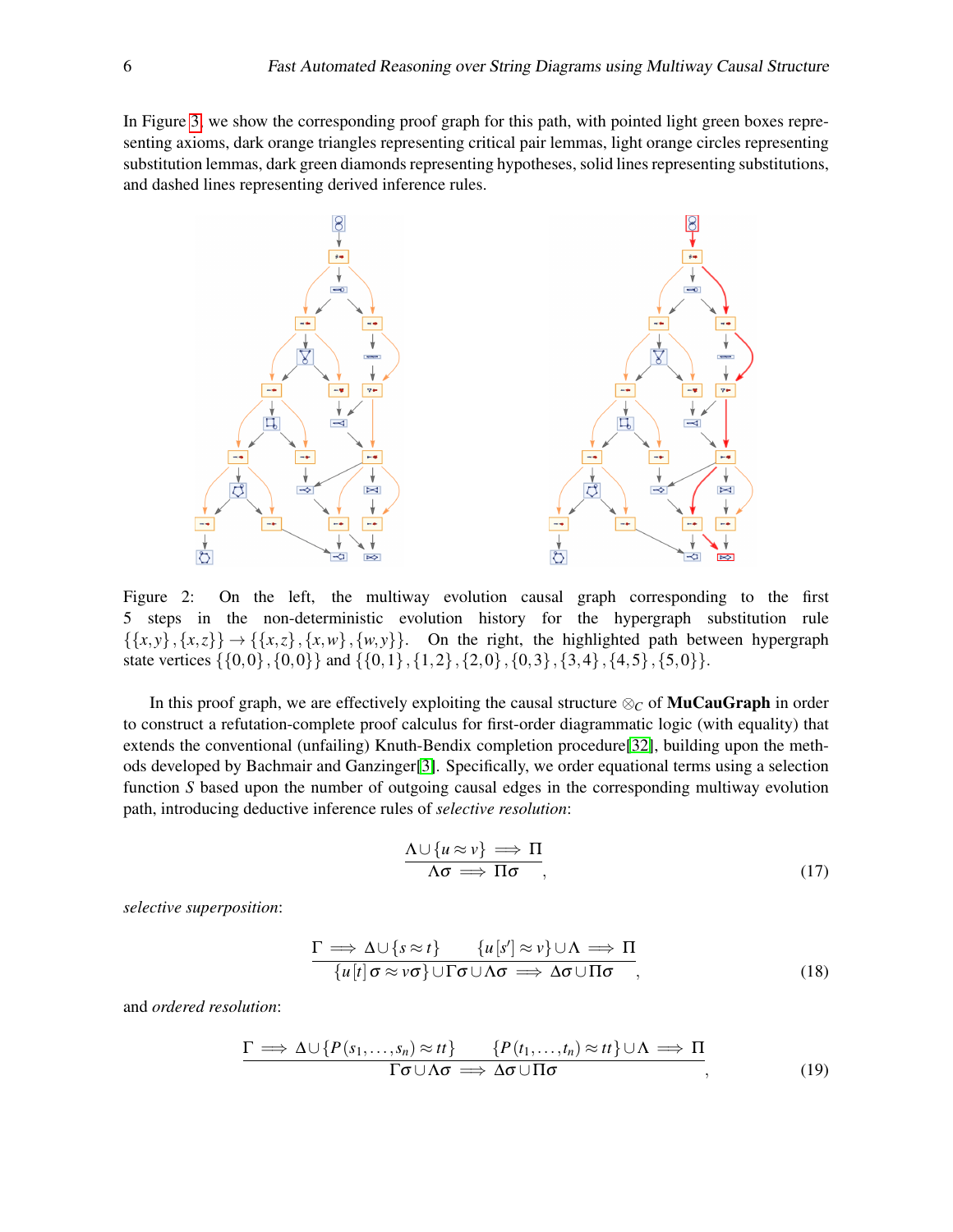

<span id="page-6-0"></span>Figure 3: The proof graph corresponding to the proof of the proposition that the hypergraph state  $\{\{0,1\},\{1,2\},\{2,0\},\{0,3\},\{3,4\},\{4,5\},\{5,0\}\}\$ is reachable from the initial hypergraph state  $\{\{0,0\},\{0,0\}\}\$ , subject to the hypergraph substitution rule  $\{\{x,y\},\{x,z\}\}\rightarrow \{\{x,z\},\{x,w\},\{w,y\}\}.$ Here, pointed light green boxes represent axioms, dark orange triangles represent critical pair lemmas (i.e. instances of completions/superpositions/paramodulations), light orange circles represent substitution lemmas (i.e. instances of resolutions/factorings), and dark green diamonds represent hypotheses. Solid lines represent substitutions, and dashed lines represent derived inference rules.

where  $u \approx v$  is any occurrence of an equation within the clause:

$$
\{u \approx v\} \cup \Lambda \implies \Pi,\tag{20}
$$

that is maximal with respect to the (causal) selection function *S*. Thus, when selecting which lemmas to add to the rewriting system (either substitution lemmas arising from instances of resolution/factoring, or critical pair lemmas arising from instances of completion/superposition/paramodulation), rather than using the standard reduction ordering on terms as in traditional unfailing completion approaches, we opt instead to select those lemmas which maximize the number of outgoing causal edges in the associated path of the multiway evolution causal graph, since intuitively this constitutes a reasonable heuristic for the lemmas which will exhibit the maximum effect on the shortening of subsequent proofs. The complete proof calculus for this reasoning system is presented in [\[25\]](#page-12-6).

Although the example proof presented above considers the case of *closed hypergraphs*, in which there are no "dangling" hyperedges, it is worth noting that both open and closed hypergraphs are ultimately special cases of the full typed hypergraph formalism presented within the preceding section. Specifically, for every hypergraph *G*, there exists a distinct hypergraph *T G* (the *type hypergraph*), with a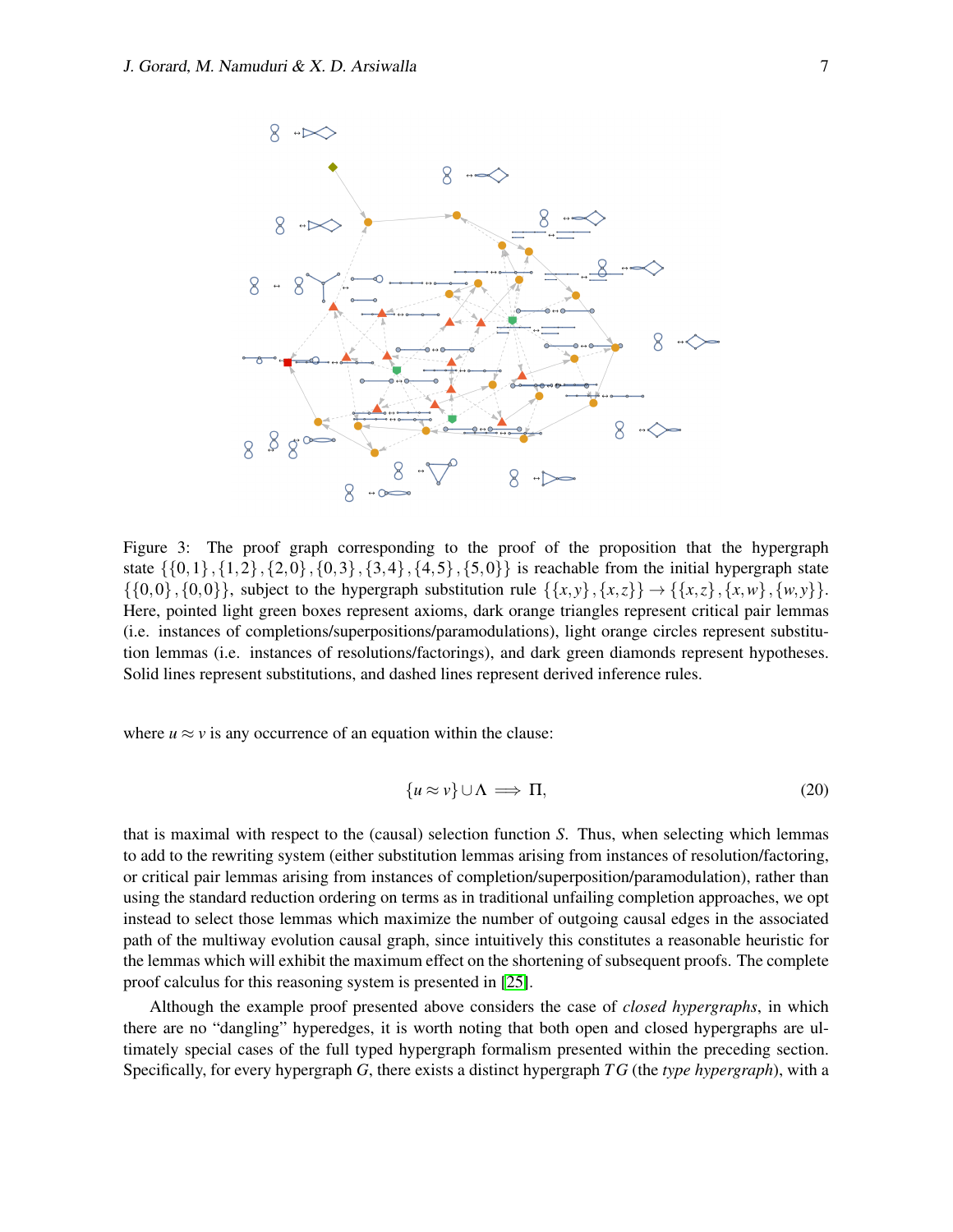total hypergraph morphism *type<sup>G</sup>* (the *typing morphism*):

$$
type_G: G \to TG.
$$
 (21)

The following type graph, henceforth denoted  $2\varphi$ , can be used to distinguish between "true" vertices and "dummy" vertices (which lie on the open ends of "dangling" hyperedges):

$$
V\left(\bigcap_{\mathcal{E}}\mathcal{E}\right). \tag{22}
$$

The category of open hypergraph string diagrams **OHGraph** is therefore given by a subcategory of the slice category (HGraph  $\downarrow 2\mathscr{A}$ ), where HGraph designates the category of closed hypergraph string diagrams[\[14\]](#page-12-16).

## <span id="page-7-0"></span>4 An Application to Quantum Circuit Simplification in the ZX-Calculus

Since open graph string diagrams, such as ZX-diagrams, constitute an important special case of the general (open/closed) hypergraph string diagrams discussed above, we proceed to illustrate how this formalism may be specialized to the case of the ZX-calculus. We choose to represent the diagrammatic rewriting rules of the ZX-calculus, of which many (such as the Z- and X-spider fusion rules) are in actual fact infinite rule schemas - with one rule representing each possible choice of spider arity - as rules in a second-order diagrammatic logic. From here, a tedious but straightforward construction due to Kerber[\[27\]](#page-12-17) allows us to define a morphism  $\Theta$  from higher-order diagrammatic logics  $\mathscr{L}^n$  to the first-order multisorted logic (with equality)  $\mathscr{L}^1_{sort}$ :

$$
\Theta: \mathcal{L}^n(S) \to \mathcal{L}^1_{sort}(\Theta(S)), \tag{23}
$$

with *S* and  $\Theta(S)$  denoting the signatures of the logics  $\mathcal{L}^n$  and  $\mathcal{L}^1_{sort}$ , respectively, such that sets of formulas  $\mathscr F$  in the higher-order logic  $\mathscr L^n(S)$  are always mapped to sets of formulas in the first-order multisorted logic  $\mathscr{L}^1_{sort}(\Theta(S))$ :

$$
\Theta : \mathscr{F}(\mathscr{L}^n(S)) \to \mathscr{F}(\mathscr{L}^1_{sort}(\Theta(S))). \tag{24}
$$

The complete translation between logics is presented in [\[25\]](#page-12-6).

We now proceed to demonstrate how this automatic diagrammatic reasoning system can be applied to the rather practical problem of the optimization of quantum circuits, by constructing an automated proof of unitarity of the CNOT gate ∧*X* in the ZX-calculus[\[11\]](#page-11-1). Each CNOT gate ∧*X* is a simple two-spider ZX-diagram (consisting of a single Z-spider and a single X-spider), so the composition of two CNOT gates ∧*X* ∘∧*X* forms a four-spider diagram. The statement that the CNOT gate is unitary can therefore be represented as a diagrammatic equality between this four-spider diagram and a pair of identity morphisms  $1\frac{\sqrt{2}}{Q}$  (represented as a pair of parallel wires); this theorem, together with its associated proof graph, is shown in Figure [4.](#page-8-0)

However, we can see in detail how this proof is constructed by first applying the Z-spider fusion rule (S1) to the initial diagram in order to fuse the two phaseless Z-spiders from the two initial ∧*X* gates together, yielding the lemma shown in Figure [5,](#page-9-0) and likewise applying the X-spider fusion rule (S1) in order to fuse the two phaseless X-spiders from the two initial ∧*X* gates in much the same way, yielding the lemma shown in Figure [6.](#page-9-1)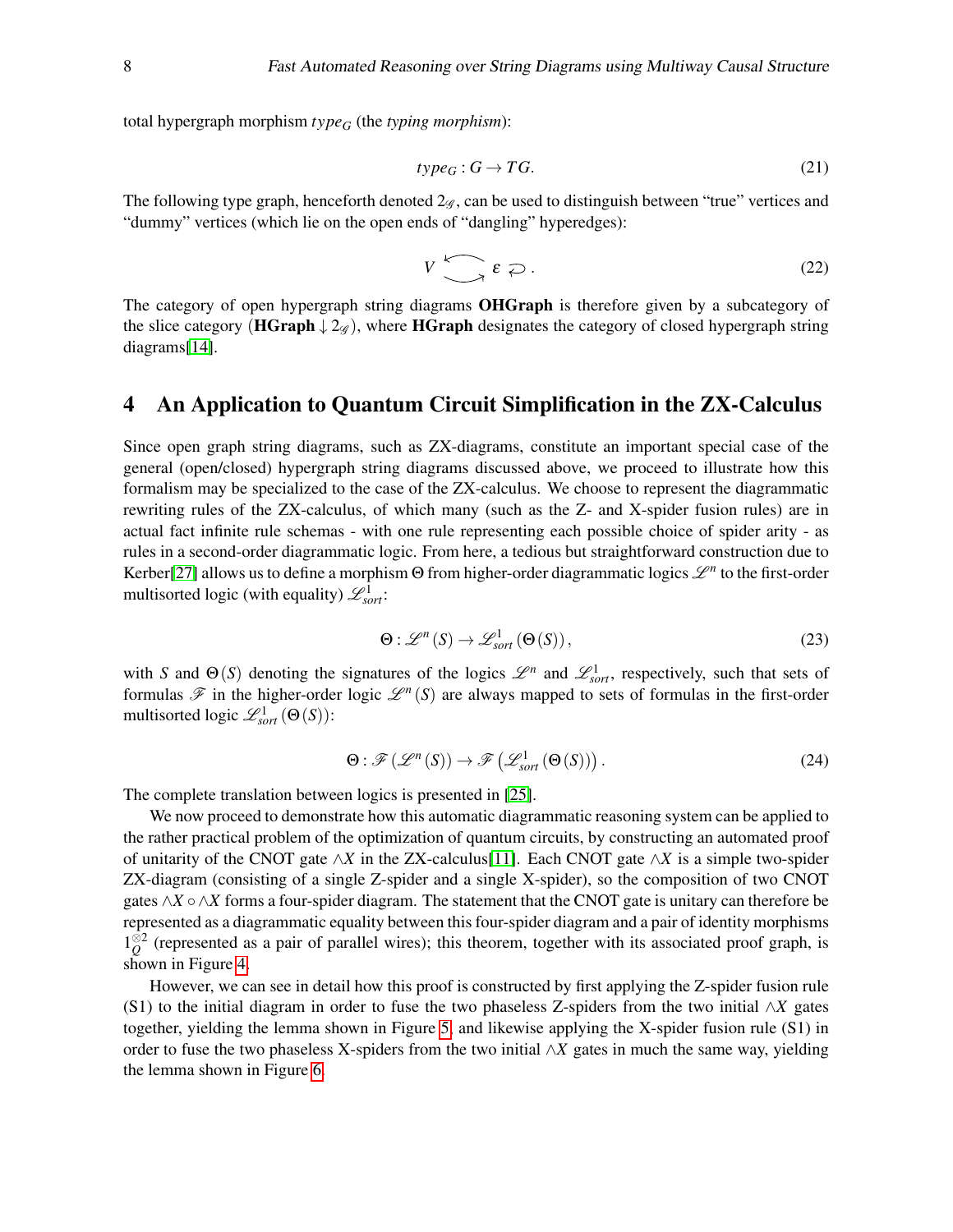

<span id="page-8-0"></span>Figure 4: On the left, the statement of unitarity of the CNOT gate, represented as a diagrammatic equality theorem in the ZX-calculus. On the right, the corresponding proof graph for this theorem.

Now, we must make use of the derived inference rule *B'* (otherwise known as the *Hopf law*), which is deduced by a combination of the B1 (copy), B2 (bialgebra simplification), D2 (diamond) and S (fusion/identity) rules. When combined with the bialgebra simplification rule B2, the *Hopf law* corresponds to the statement that interactions between spiders with differing colors in general yield *scaled bialgebras* (i.e. structures that differ from bialgebras only by the presence of a normalizing factor). Thus, from here, we proceed to apply the Hopf law *B'* in order to "untangle" the Z- and X-spiders to yield a pair of parallel wires, each with a single Z/X-spider on it, as shown in Figure [7.](#page-9-2)

Finally, we apply the Z-spider identity rule (S2), followed by the X-spider identity rule (S2), in order to remove the remaining phaseless Z- and X-spiders from the diagram entirely, replacing them with single (parallel) wires, as required. These final two lemmas are shown in Figures [8](#page-9-3) and [9,](#page-10-0) respectively.

A complete performance analysis of this automated rewriting framework for the case of simplification of randomly-generated Clifford circuits to pseudo normal form and reduction of T-gates in randomlygenerated non-Clifford circuits, both with and without causal structure optimization, and comparing across both proof complexity and time complexity metrics, is presented in [\[25\]](#page-12-6). The results are found to be consistent with a roughly quadratic speedup across all performance metrics when causal structure optimization is applied.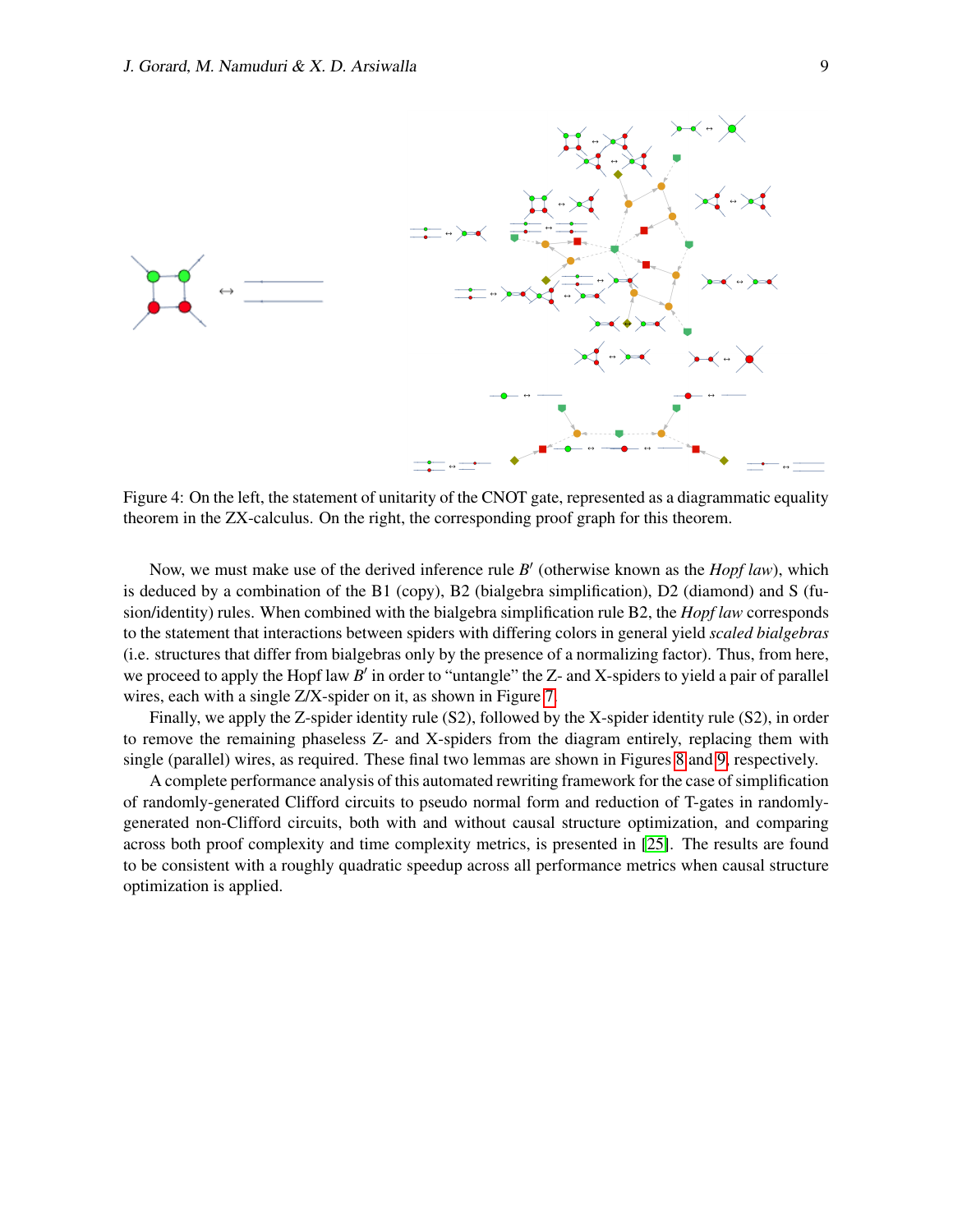

<span id="page-9-0"></span>Figure 5: On the left, the diagrammatic equality obtained by application of the Z-spider fusion rule. On the right, the corresponding proof graph for this deduction.



<span id="page-9-1"></span>Figure 6: On the left, the diagrammatic equality obtained by application of the X-spider fusion rule. On the right, the corresponding proof graph for this deduction.



<span id="page-9-2"></span>Figure 7: On the left, the diagrammatic equality obtained by application of the Hopf law. On the right, the corresponding proof graph for this deduction.



<span id="page-9-3"></span>Figure 8: On the left, the diagrammatic equality obtained by application of the Z-spider identity rule. On the right, the corresponding proof graph for this deduction.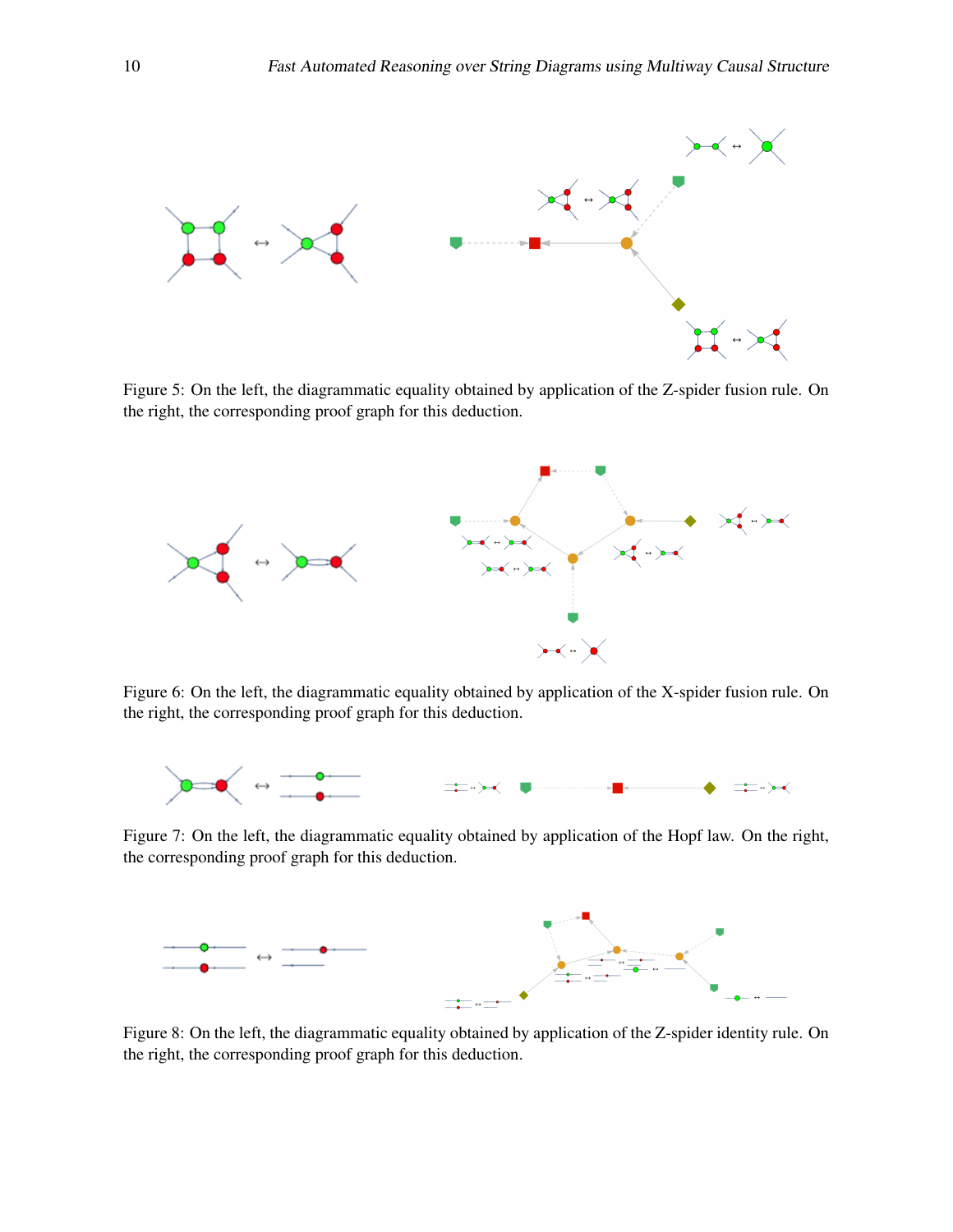

<span id="page-10-0"></span>Figure 9: On the left, the diagrammatic equality obtained by application of the X-spider identity rule. On the right, the corresponding proof graph for this deduction.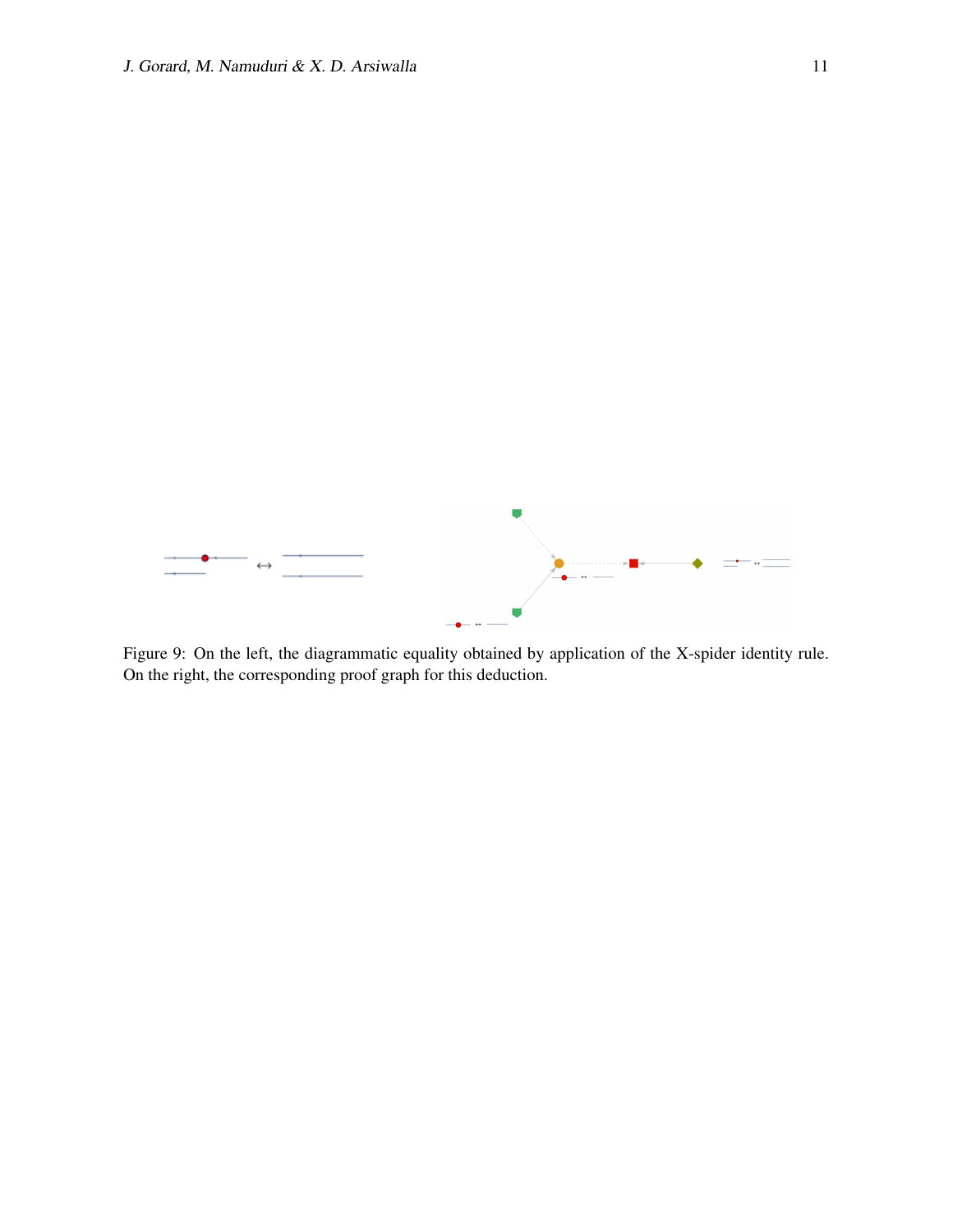#### Acknowledgments

The authors would like to thank Nicolas Behr, Bob Coecke, Ross Duncan, Hatem Elshatlawy, Fabrizio Genovese, Reiko Heckel, Aleks Kissinger, David I. Spivak and Stephen Wolfram for useful conversations and/or suggestions. The authors would also like to thank the Foundations, Structures and Quantum Group at the University of Oxford, Cambridge Quantum Computing, the GReTA seminar series at the University of Paris, and the Topos Institute, for graciously inviting us to present various intermediate stages of this research and receive useful feedback.

#### References

- <span id="page-11-2"></span>[1] Samson Abramsky & Bob Coecke (2004): *A Categorical Semantics of Quantum Protocols*. In: 19th IEEE Symposium on Logic in Computer Science (LICS 2004), 14-17 July 2004, Turku, Finland, Proceedings, IEEE Computer Society, pp. 415–425, doi[:10.1109/LICS.2004.1319636.](http://dx.doi.org/10.1109/LICS.2004.1319636)
- <span id="page-11-3"></span>[2] Samson Abramsky & Bob Coecke (2009): *Categorical quantum mechanics*. In: Handbook of quantum logic and quantum structures. Quantum logic. With a foreword by Anatolij Dvurečenskij, Amsterdam: Elsevier/North-Holland, pp. 261–323, doi[:10.1016/b978-0-444-52869-8.50010-4.](http://dx.doi.org/10.1016/b978-0-444-52869-8.50010-4)
- <span id="page-11-12"></span>[3] Leo Bachmair & Harald Ganzinger (1994): *Rewrite-based equational theorem proving with selection and simplification*. Journal of Logic and Computation 4(3), pp. 217–247, doi[:10.1093/logcom/4.3.217.](http://dx.doi.org/10.1093/logcom/4.3.217)
- <span id="page-11-5"></span>[4] John C. Baez & Jason Erbele (2014): *Categories in Control*. Theory and Applications of Categories, Vol. 30 No. 24 (2015), 836-881.
- <span id="page-11-7"></span>[5] John C. Baez & Brendan Fong (2018): *A compositional framework for passive linear networks*. Theory and Applications of Categories 33, pp. 1158–1222.
- <span id="page-11-6"></span>[6] John C. Baez & Blake S. Pollard (2017): *A compositional framework for reaction networks*. Reviews in Mathematical Physics 29(9), p. 41, doi[:10.1142/s0129055x17500283.](http://dx.doi.org/10.1142/s0129055x17500283) Id/No 1750028.
- <span id="page-11-11"></span>[7] Jean Bénabou (1967): *Introduction to bicategories*. In: Reports of the Midwest Category Seminar, pp. 1–77, doi[:10.1007/bfb0074299.](http://dx.doi.org/10.1007/bfb0074299)
- <span id="page-11-9"></span>[8] Joe Bolt, Bob Coecke, Fabrizio Genovese, Martha Lewis, Dan Marsden & Robin Piedeleu (2017): *Interacting Conceptual Spaces I : Grammatical Composition of Concepts*. CoRR abs/1703.08314, doi[:10.1007/978-3-](http://dx.doi.org/10.1007/978-3-030-12800-5_9) [030-12800-5](http://dx.doi.org/10.1007/978-3-030-12800-5_9) 9. Available at <http://arxiv.org/abs/1703.08314>.
- <span id="page-11-4"></span>[9] Filippo Bonchi, Pawel Sobocinski & Fabio Zanasi (2014): *A Categorical Semantics of Signal Flow Graphs*. In Paolo Baldan & Daniele Gorla, editors: CONCUR 2014 - Concurrency Theory - 25th International Conference, CONCUR 2014, Rome, Italy, September 2-5, 2014. Proceedings, Lecture Notes in Computer Science 8704, Springer, pp. 435–450, doi[:10.1007/978-3-662-44584-6](http://dx.doi.org/10.1007/978-3-662-44584-6_30) 30. Available at [https:](https://doi.org/10.1007/978-3-662-44584-6_30) [//doi.org/10.1007/978-3-662-44584-6\\_30](https://doi.org/10.1007/978-3-662-44584-6_30).
- <span id="page-11-0"></span>[10] Bob Coecke & Ross Duncan (2008): *Interacting Quantum Observables*. In Luca Aceto, Ivan Damgard, ˚ Leslie Ann Goldberg, Magnús M. Halldórsson, Anna Ingólfsdóttir & Igor Walukiewicz, editors: Automata, Languages and Programming, 35th International Colloquium, ICALP 2008, Reykjavik, Iceland, July 7- 11, 2008, Proceedings, Part II - Track B: Logic, Semantics, and Theory of Programming & Track C: Security and Cryptography Foundations, Lecture Notes in Computer Science 5126, Springer, pp. 298–310, doi[:10.1007/978-3-540-70583-3](http://dx.doi.org/10.1007/978-3-540-70583-3_25) 25. Available at [https://doi.org/10.1007/978-3-540-70583-3\\_25](https://doi.org/10.1007/978-3-540-70583-3_25).
- <span id="page-11-1"></span>[11] Bob Coecke & Ross Duncan (2009): *Interacting Quantum Observables: Categorical Algebra and Diagrammatics*. New J. Phys. 13 (2011) 043016, doi[:10.1088/1367-2630/13/4/043016.](http://dx.doi.org/10.1088/1367-2630/13/4/043016)
- <span id="page-11-10"></span>[12] Bob Coecke & Raymond Lal (2013): *Causal categories: relativistically interacting processes*. Found. Phys. 43, pp. 458–501, doi[:10.1007/s10701-012-9646-8.](http://dx.doi.org/10.1007/s10701-012-9646-8)
- <span id="page-11-8"></span>[13] Bob Coecke, Mehrnoosh Sadrzadeh & Stephen Clark (2010): *Mathematical Foundations for a Compositional Distributional Model of Meaning*. Lambek Festschirft, special issue of Linguistic Analysis, 2010.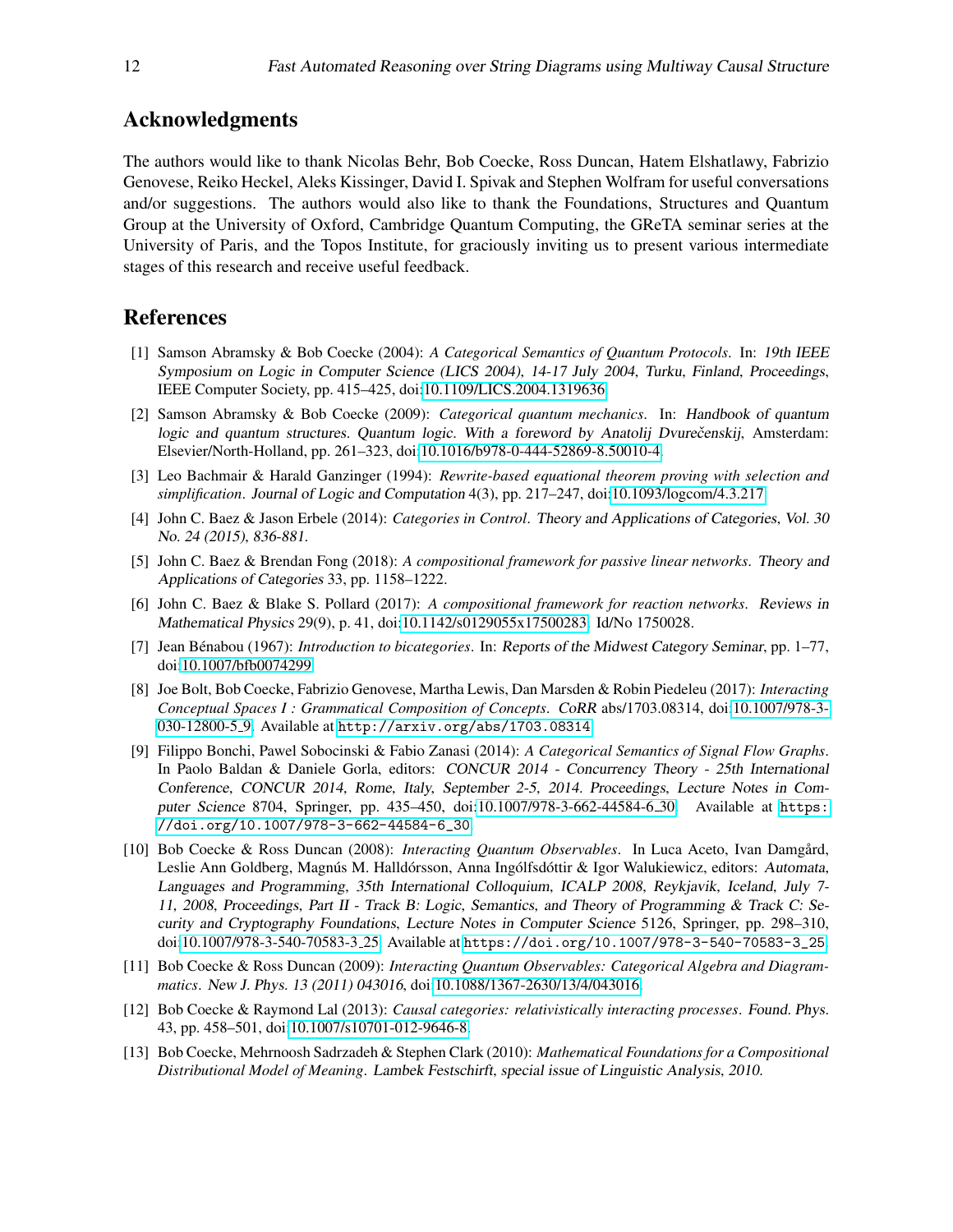- <span id="page-12-16"></span>[14] Lucas Dixon & Aleks Kissinger (2013): *Open-graphs and monoidal theories*. MSCS. Mathematical Structures in Computer Science 23(2), pp. 308–359, doi[:10.1017/s0960129512000138.](http://dx.doi.org/10.1017/s0960129512000138)
- <span id="page-12-11"></span>[15] Hartmut Ehrig, Karsten Ehrig, Ulrike Prange & Gabriele Taentzer (2006): *Fundamentals of Algebraic Graph Transformation*. Monographs in Theoretical Computer Science. An EATCS Series, Springer, doi[:10.1007/3-](http://dx.doi.org/10.1007/3-540-31188-2) [540-31188-2.](http://dx.doi.org/10.1007/3-540-31188-2)
- <span id="page-12-10"></span>[16] Hartmut Ehrig, Michael Pfender & Hans Jürgen Schneider (1973): *Graph-Grammars: An Algebraic Approach*. In: 14th Annual Symposium on Switching and Automata Theory, Iowa City, Iowa, USA, October 15-17, 1973, IEEE Computer Society, pp. 167–180, doi[:10.1109/SWAT.1973.11.](http://dx.doi.org/10.1109/SWAT.1973.11)
- <span id="page-12-8"></span>[17] Brendan Fong (2015): *Decorated cospans*. Theory and Applications of Categories 30, pp. 1096–1120.
- <span id="page-12-9"></span>[18] Brendan Fong (2016): *The algebra of open and interconnected systems*. Ph.D. thesis, University of Oxford, UK. Available at <http://ethos.bl.uk/OrderDetails.do?uin=uk.bl.ethos.730061>.
- <span id="page-12-15"></span>[19] Jonathan Gorard (2016): *Uniqueness Trees: A Possible Polynomial Approach to the Graph Isomorphism Problem*. CoRR abs/1606.06399. Available at <http://arxiv.org/abs/1606.06399>.
- <span id="page-12-13"></span>[20] Jonathan Gorard (2020): *Algorithmic Causal Sets and the Wolfram Model*. CoRR abs/2011.12174. Available at <https://arxiv.org/abs/2011.12174>.
- <span id="page-12-3"></span>[21] Jonathan Gorard (2020): *Some Quantum Mechanical Properties of the Wolfram Model*. Complex Syst. 29(2), doi[:10.25088/complexsystems.29.2.537.](http://dx.doi.org/10.25088/complexsystems.29.2.537) Available at [https://www.complex-systems.com/](https://www.complex-systems.com/abstracts/v29_i02_a02/) [abstracts/v29\\_i02\\_a02/](https://www.complex-systems.com/abstracts/v29_i02_a02/).
- <span id="page-12-4"></span>[22] Jonathan Gorard (2020): *Some Relativistic and Gravitational Properties of the Wolfram Model*. Complex Syst. 29(2), doi[:10.25088/complexsystems.29.2.599.](http://dx.doi.org/10.25088/complexsystems.29.2.599) Available at [https://www.complex-systems.com/](https://www.complex-systems.com/abstracts/v29_i02_a03/) [abstracts/v29\\_i02\\_a03/](https://www.complex-systems.com/abstracts/v29_i02_a03/).
- <span id="page-12-14"></span>[23] Jonathan Gorard (2021): *Hypergraph Discretization of the Cauchy Problem in General Relativity via Wolfram Model Evolution*. Available at <http://arxiv.org/pdf/2102.09363v1>.
- <span id="page-12-5"></span>[24] Jonathan Gorard, Manojna Namuduri & Xerxes D. Arsiwalla (2020): *ZX-Calculus and Extended Hypergraph Rewriting Systems I: A Multiway Approach to Categorical Quantum Information Theory*. CoRR abs/2010.02752. Available at <https://arxiv.org/abs/2010.02752>.
- <span id="page-12-6"></span>[25] Jonathan Gorard, Manojna Namuduri & Xerxes D. Arsiwalla (2021): *ZX-Calculus and Extended Wolfram Model Systems II: Fast Diagrammatic Reasoning with an Application to Quantum Circuit Simplification*. CoRR abs/2103.15820. Available at <https://arxiv.org/abs/2103.15820>.
- <span id="page-12-0"></span>[26] André Joyal & Ross Street (1991): *The geometry of tensor calculus. I. Advances in Mathematics* 88(1), pp. 55–112, doi[:10.1016/0001-8708\(91\)90003-p.](http://dx.doi.org/10.1016/0001-8708(91)90003-p)
- <span id="page-12-17"></span>[27] Manfred Kerber (1991): *How to Prove Higher Order Theorems in First Order Logic*. In John Mylopoulos & Raymond Reiter, editors: Proceedings of the 12th International Joint Conference on Artificial Intelligence. Sydney, Australia, August 24-30, 1991, Morgan Kaufmann, pp. 137–142. Available at [http://ijcai.org/](http://ijcai.org/Proceedings/91-1/Papers/023.pdf) [Proceedings/91-1/Papers/023.pdf](http://ijcai.org/Proceedings/91-1/Papers/023.pdf).
- <span id="page-12-12"></span>[28] Aleks Kissinger (2011): *Pictures of processes : automated graph rewriting for monoidal categories and applications to quantum computing*. Ph.D. thesis, University of Oxford, UK. Available at [http://ora.ox.](http://ora.ox.ac.uk/objects/uuid:61fb3161-a353-48fc-8da2-6ce220cce6a2) [ac.uk/objects/uuid:61fb3161-a353-48fc-8da2-6ce220cce6a2](http://ora.ox.ac.uk/objects/uuid:61fb3161-a353-48fc-8da2-6ce220cce6a2).
- <span id="page-12-7"></span>[29] Aleks Kissinger (2014): *Finite matrices are complete for (dagger-)hypergraph categories*.
- <span id="page-12-1"></span>[30] Aleks Kissinger & John van de Wetering (2019): *PyZX: Large Scale Automated Diagrammatic Reasoning*. EPTCS 318, 2020, pp. 229-241, doi[:10.4204/EPTCS.318.14.](http://dx.doi.org/10.4204/EPTCS.318.14)
- <span id="page-12-2"></span>[31] Aleks Kissinger & Vladimir Zamdzhiev (2015): *Quantomatic: A Proof Assistant for Diagrammatic Reasoning*. In Amy P. Felty & Aart Middeldorp, editors: Automated Deduction - CADE-25 - 25th International Conference on Automated Deduction, Berlin, Germany, August 1-7, 2015, Proceedings, Lecture Notes in Computer Science 9195, Springer, pp. 326–336, doi[:10.1007/978-3-319-21401-6](http://dx.doi.org/10.1007/978-3-319-21401-6_22) 22. Available at [https://doi.org/10.1007/978-3-319-21401-6\\_22](https://doi.org/10.1007/978-3-319-21401-6_22).